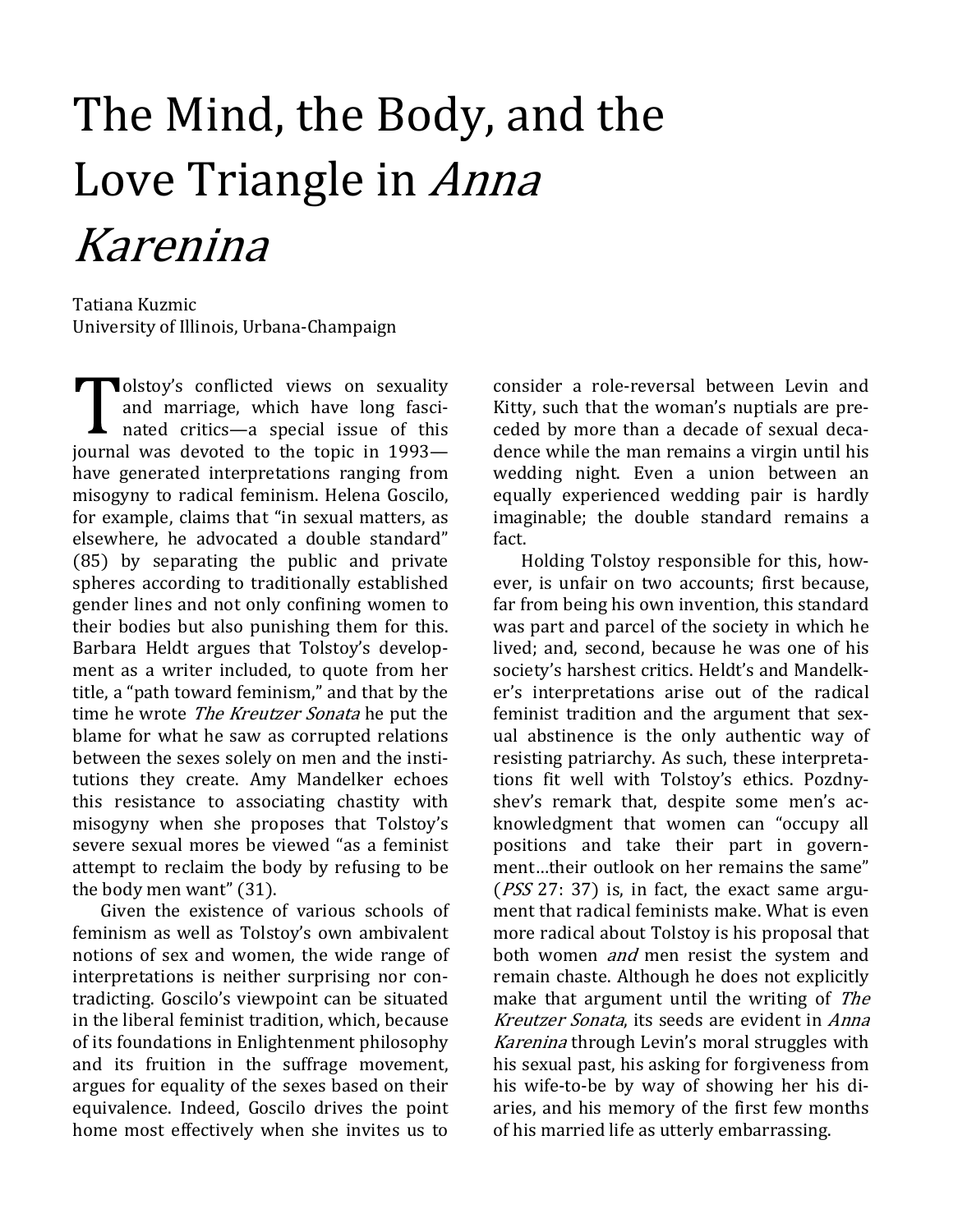While the gamut of critical approaches has been tested on Tolstoy's evolving repudiation of heterosexual liaisons, little has been said about his depiction of same-sex bonds or the effect of the one type of relationship on another. Though it has remained largely ignored in Russian literary studies, the concept of "homosocial desire," inaugurated by Eve Sedgwick's famous study Between Men, has in the last twenty years been a familiar tool of literary analysis regarding Tolstoy's English influences and contemporaries.

The queer theory perspective has become an indispensable component of any current gender discussion in the North American academy and, although Tolstoy's oeuvre may seem an unlikely candidate for such a reading, an examination of same-sex dynamics in a particular work can also be a valuable means of illuminating its inter-gender power relations. Anna Karenina stands out most obviously because it is the big work that foregrounds a love triangle, which is the vehicle for Sedgwick's analysis, and because within the scope of Tolstoy's steadily declining view of sex and marriage, it was written during his middle period, at a time when he believed in and searched for wholeness. Donna Tussing Orwin has shown the centrality of this concept for Tolstoy as he struggled to reconcile nature with culture, happiness with morality, and mind with body during his composition of Anna Karenina while at the same time fighting against the increasingly popular belief in atoms, which he felt threatened to fragment the world and divest it of a sense of purpose. Within the limits of this paper, the concept of wholeness is important because of its traditional association with the male–female relationship and the way in which the love triangle alters it. The appearance of a third party not only disrupts the original bond, but the male rivals complement each other to such a degree that the two of them begin to form a harmonious whole, thus rendering the woman unnecessary.

In her examination of men's interaction with each other as routed through their rivalry over women, Sedgwick begins with René Girard's postulation that "in any erotic rivalry, the bond that links the two rivals is as intense and potent as the bond that links either of the rivals to the beloved: that the bonds of 'rivalry' and 'love,' differently as they are experienced, are equally powerful and in many senses equivalent" (Sedgwick 21). Taking into account the uneven power distribution between the sexes in a patriarchal society, Sedgwick goes on to discuss "the bond between rivals in an erotic triangle as being even stronger, more heavily determinant of actions and choices, than anything in the bond between either of the lovers and the beloved" (21).

When examining the love triangle, therefore, the aspect of rivalry—the *active* aspect and not the aspect of love—which seems passive in comparison to rivalry—deserves the most attention. To acquire and maintain their hold on power, men are compelled to privilege their relationships with each other; but at the same time, to prove their (hetero)sexual prowess, they must engage in relationships with women. The women, consequently, serve merely as a channel through which more important relationships between men and men are conducted. Since they consist of male rivals who are passive toward each other, the love triangles in Anna Karenina merit a special analysis.

The novel as a whole, it should be noted, is not devoid of homosocial engagement. Male consolidation of power sustains agriculture and government. The world of the novel as such would not exist without such relationships: Starting with Levin and Stiva's lifelong friendship, which consists of shared meals and hunting trips, and moving on to Karenin's and even Levin's eventual participation in various committee meetings, as well as Levin's work with his peasants. It is only when it comes to women as the main focus of male-to-male competition that Tolstoy differs from his contemporaries (and some influences, such as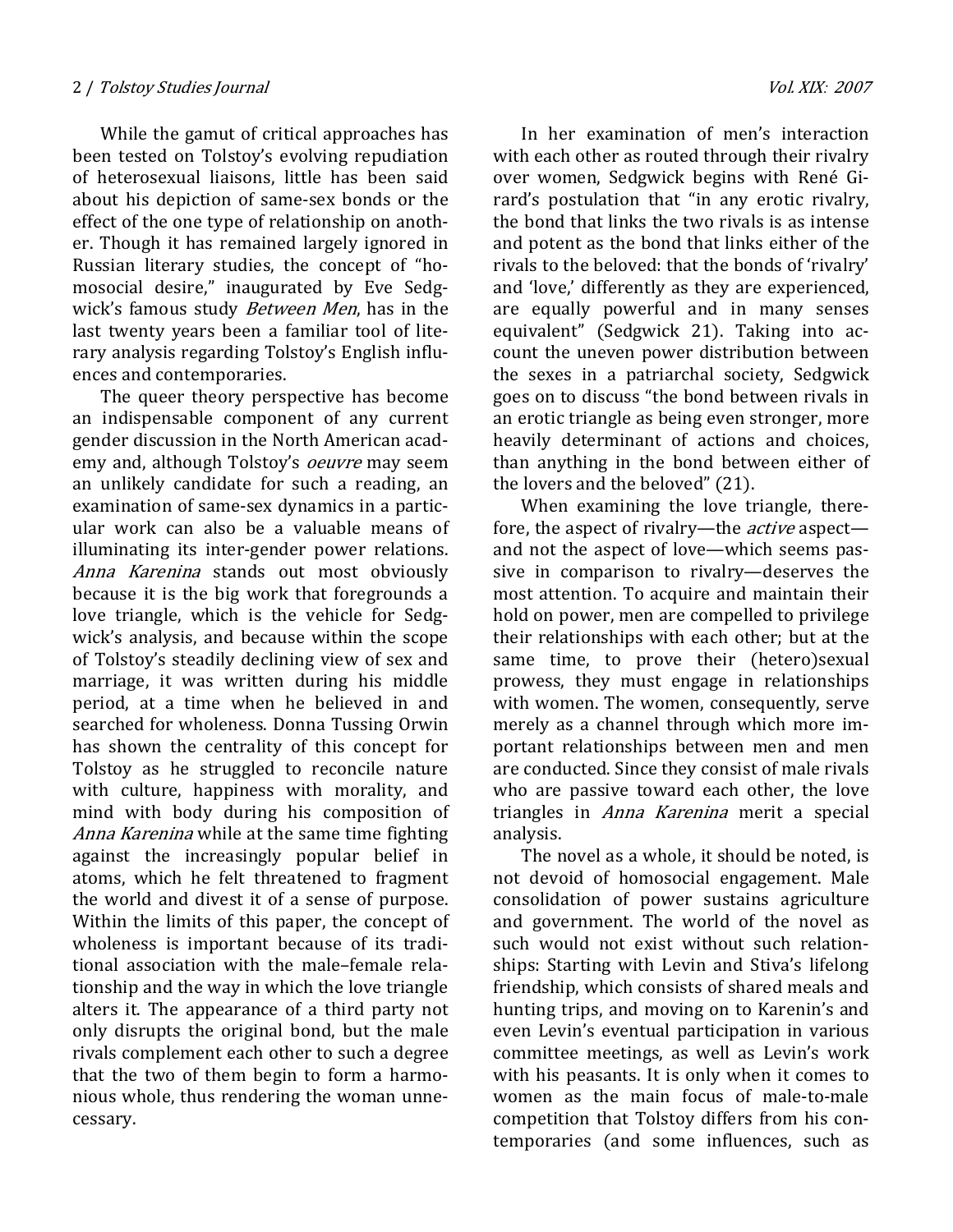George Eliot and Charles Dickens) whom Sedgwick examines.

Just because the males are passive in the novel, however, does not mean that the woman caught in the middle are more active. As Mervyn Nicholson has shown, partly in response to Sedgwick's argument, women can manipulate the male power hierarchy by "'backing' certain males in competition against other males" (216). Since they get to make a choice between the two men, women as objects of competition are not entirely powerless. Their power of choice, however, depends on that competition, the absence of which, in turn, removes them from the system all together. This ultimate disempowerment manifests itself through Kitty's depression and long recovery in Soden and, more dramatically, in Anna's madness and suicide.

Tolstoy's dualism, an integral part of most discussions of his works, affects the dynamic of his love triangles in a way that sheds light on the missing homosocial engagement. As Richard Gustafson has noted, Tolstoy's characters tend to be divided into two basic categories: "the man of the flesh and the man of the spirit or faith" (207). This does not apply to his male characters only, as demonstrated by Judith Armstrong, who bases her psychoanalytic reading of *Anna Karenina* on these two types when she characterizes Kitty as the idealized projection of Tolstoy's dead mother and Anna as the bearer of all that is excessively (that is, un-reproductively) sexual about a woman. Armstrong's example, however, does not absolve Tolstoy of the traditional gendertyping that accompanies mind/body dualism. On the contrary, her study as a whole depicts Anna as a symptom of the fact that "all his life the *'odor di femina'* produced an anxiety of guilt in Tolstoy" (128), who fashioned his heroine as an artistic foil to the autobiographically guilt-ridden and spiritually sensitive Levin.

As a male author who projects his fear of bodily desires on to women, Tolstoy contributes to the history of what Simone de Beau-

voir first identified as the pervasive categorizing of the man as the disembodied existential subject (in her words, *transcendent*) and the woman as limited to her body (that is, immanent). Tolstoy's most famous male characters, such as Pierre Bezukhov and Konstantin Levin, are, after all, best remembered for their epic, existential quests. Natasha and Kitty, on the other hand, as Edwina Cruise deftly encapsulates "may puff pillows to ease physical pain and keep vigil over the dying, but these good women are not bogged down by abstract questions of life and death" (196). Beauvoir's take on mind/body dualism makes a peculiar fit with Sedgwick's theory when one discovers the consistent pairing of a transcendent with an immanent rival in Anna Karenina. Such pairing corresponds to Tolstoy's distaste for the (non-productive) body, since that is the salient characteristic of the male who threatens the marital union while the cuckolded husband and slighted suitor inhabit more cerebral roles. More importantly, the coupling of these two types as rivals creates the opposite complementarity traditionally expected in male/female pairs and thus eliminates the role of the woman in the love triangle as designated by Sedgwick. Because the male rivals dwell in opposite spheres of existence on the body– mind continuum, together they form one harmonious human and engage in no struggle on behalf of the woman. The woman, in consequence, finds herself on the sidelines instead of being the link between the two rivals. She finds herself in a position of perpetual anticipation of action and continuing frustration at its absence.

The first male rivalry to occur, the one between Levin and Vronsky over Kitty, sets up the polarized mind–body pairing that reappears in the greater and smaller rivalries throughout the novel. Levin is first introduced into the plot through the eyes of Oblonsky as having the habit of visiting him in Moscow "most of the time with a totally new, unexpected view about things" (PSS 18: 20). The narrator later characterizes him as being oc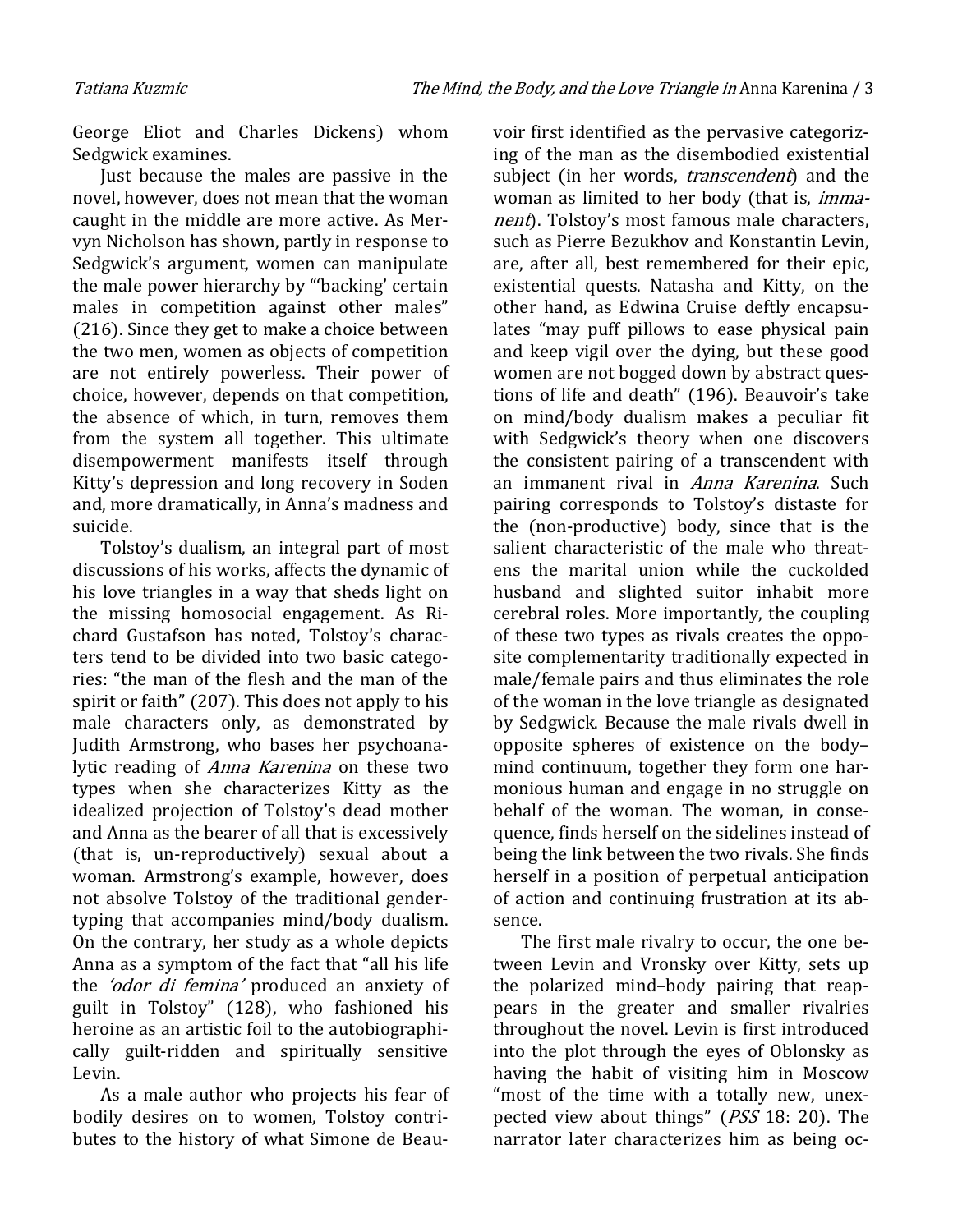cupied "with those questions concerning the meaning to himself of life and death" (*PSS* 18: 27). Levin's existential crisis spans the entire novel while his discovery of meaning *is* the end of the novel.

By contrast, the first chapter devoted entirely to Vronsky's description (Part I, Chapter 16) emphasizes his bodily indulgences starting with his genealogy: "His mother in her youth had been a brilliant Society woman, having had during her married life, and especially afterwards, many love affairs, known to the whole world" (*PSS* 18: 61). Through the description of his mother, Vronsky is linked to the feminine while the account of his mother's behavior, which is meant to indicate something about his own, emphasizes his partaking of the pleasures of the flesh. Linking his physicality to a flaw in his character, the chapter goes on to inform us that he is "decoying a young lady with no intention of marriage" (PSS 18: 61). The last chapter of Part I mentions Vronsky's "compact row of strong teeth" (PSS 18: 122), a physical detail that is thenceforth frequently associated with him—along with his love of beefsteak—all the way to the end of his narrative when, after Anna's death, he prepares to leave for war and experiences an "incessant gnawing pain in his tooth" (PSS 19: 361).

Tolstoy's association of food with sex in the portrayal of his more bodily characters has been discussed by Ronald LeBlanc in his study under the self-explanatory title "Unpalatable Pleasures: Tolstoy, Food, and Sex." As his main example from *Anna Karenina*, LeBlanc uses Stiva Oblonsky, whose appetite for women other than his wife is the topic of the opening scene of the novel and who enjoys scrumptious food such as oysters, roast beef, and stewed fruit in the famous restaurant scene while Levin expresses a preference for good old Russian porridge and cabbage soup (PSS 18: 38). The analogy between gastronomical and sexual appetites is made explicit when their discussion turns to Stiva's tragic family life: Levin cannot comprehend why a person would steal a bun if he has already eaten his fill, but

Oblonsky claims that he still cannot resist the smell of the bun (*PSS* 18: 44-45). Not unlike Oblonsky, Vronsky has an affair with a married woman and enjoys beefsteak with his fine strong teeth.

When the ideologically opposed Levin and Vronsky find themselves in love with the same girl, they refuse to compete with one another for her attention. Vronsky declines homosocial gallivanting in general when, after spending an enjoyable evening at Kitty's house, he considers stopping at the Club, where Oblonsky is likely to be, but decides that he is "sick of it" (PSS 18: 62) and goes home. He dismisses Levin in his conversation with Oblonsky at the train station, just as he is about to meet Anna for the first time: "I don't know how it is that all Muscovites…are so abrupt" (PSS 18: 64). He not only refuses to name his competition despite Oblonsky's taunting: "I say, did you make the acquaintance of my friend Levin last night?…He is a splendid fellow…Don't you think so?" (PSS 18: 64)—but refuses to even speak of him as an individual, making his reference to all Muscovites. His comment about their being abrupt refers to Levin's previous snubbing of him and leaving the Shcherbatsky party early—in short, to his refusal to engage in rivalry.

Indeed, Levin's attitude toward Vronsky was one of immediate surrender:

There are people who, when meeting a lucky rival in anything, are ready at once to shut their eyes to everything good in him and see in him only the bad, there are people who, on the contrary, more than anything desire to find in that lucky rival the qualities which have enabled him to succeed, and with aching hearts seek only the good in him. Levin belonged to such people. But it was not difficult for him to see what was good and attractive in Vronsky. It struck him immediately. Vronsky was a dark-haired, sturdily-built man of medium height, with a good-natured, handsome, exceedingly quiet and firm face. In his face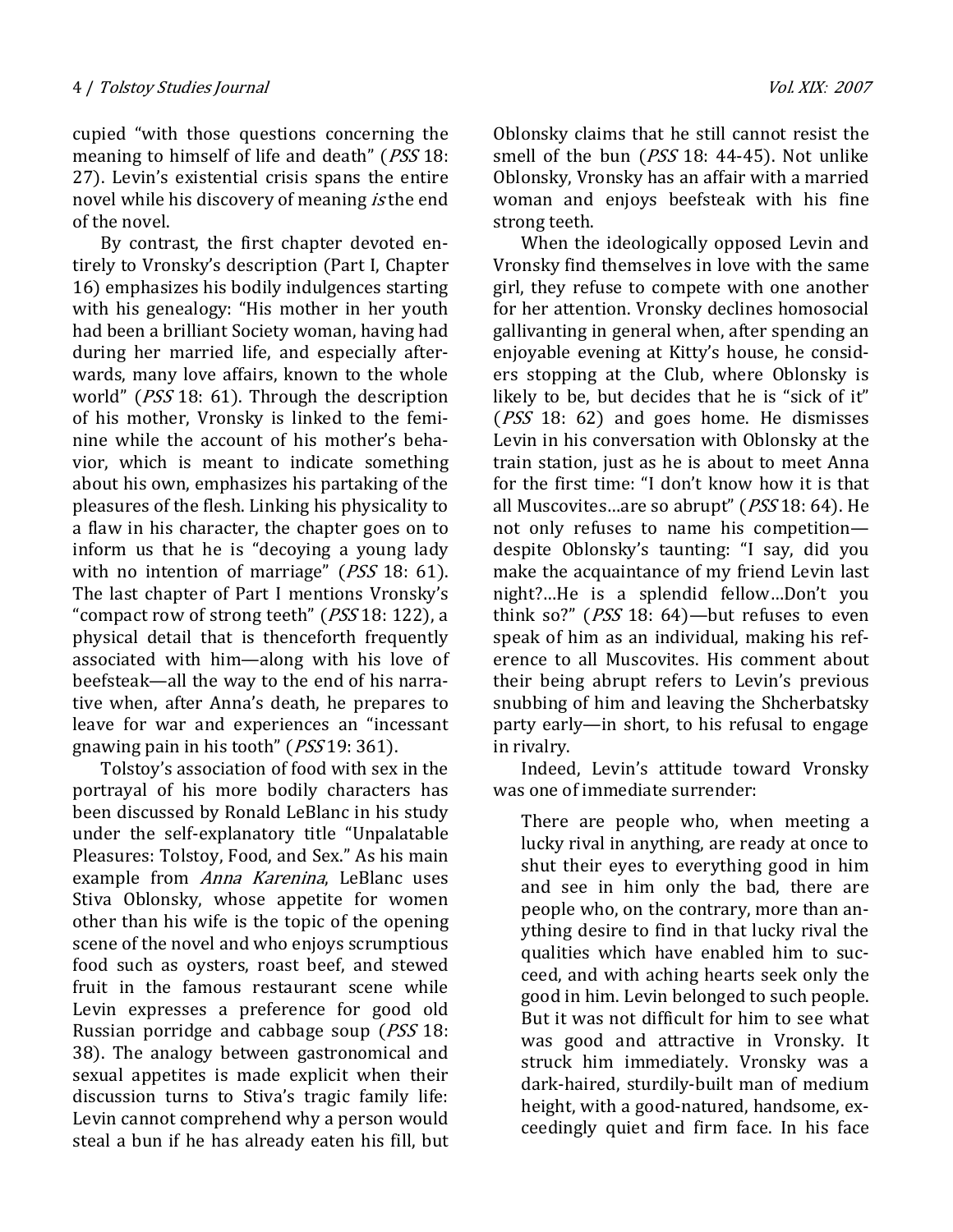and figure—from his black closely-cropped hair and freshly shaven chin to his wide, brand-new uniform—everything was simple and at the same time elegant. (PSS 18: 55)

It is counterintuitive, yet accurate within the love-triangle structure, that to "see only the bad" in one's opponent engenders greater competition than Levin's inclination to "seek only the good." The exaggerated adoration of the "lucky rival" results in self-effacement and discouragement; seeing only the bad provides incentive for action and creates that relationship which, under the guise of hate and rivalry, solidifies the all-important bond between men. This accounts for why, even though the detailed physical description of near-perfection from the perspective of one rival regarding the looks of the other seems to be teeming with homosocial potential, Levin refuses it.

While the competing males of the English novels examined by Sedgwick engage in types of close physical contact, such as wrestling, that are fraught with sexual tension and reinforce Sedgwick's argument, Levin tries his hardest to avoid Vronsky. When Adam Bede from George Eliot's novel of the same title (a work Tolstoy read and admired before he wrote *Anna Karenina*) discovers another man kissing the object of his affection, he takes him to task immediately:

"I swear I won't go away without fighting you. Do you want provoking any more? I tell you you're a coward and a scoundrel, and I despise you."

The colour had all rushed back to Arthur's face: in a moment his white right hand was clenched, and dealt a blow like lightning, which sent Adam staggering backward. His blood was as thoroughly up as Adam's now, and the two men, forgetting the emotions that had gone before, fought with the instinctive fierceness of panthers in the deepening twilight darkened by the trees. (302)

The similarity between Eliot's rivals and Tolstoy's has prompted some speculation as to possible influence of one work on another. W. Gareth Jones, for example, has pointed out that Arthur and Vronsky are "both young, spoilt" (478) men who bring the heroine of the novel to ruin; both are, in Tolstoy's words, "decoying a young lady, without intention of marriage." Levin also bears similarities to Adam, the morally upright and hard-working carpenter. Unlike Adam, however, he entertains no hateful, least of all violent, thoughts about Vronsky. He does not even wish to speak with his competition, but has to be dragged into conversation by the irksome Countess Nordston and takes the first opportunity to sneak out. His bashfulness is a reflection of his author, whose literary profiles mirror his growing personal inclination toward abstinence, both from pursuing a woman and from competing with other men over her.

While it may be tempting at this point to launch a greater inquiry into national differences between English and Russian literary heroes, the small space of an article as well as Tolstoy's uniqueness within his own literary tradition preclude such a large-scale comparison. The male rivals depicted by other Russian masters such as Pushkin, Lermontov, and Dostoevsky have more in common with their Western European counterparts than with Tolstoy's characters, as evidenced by Girard's (on whose theoretical foundations Sedgwick builds her argument) use of Dostoevsky and Proust as his main examples.

When Levin retreats into the country, where he mows the fields with his peasants, his transcendence remains unchallenged because, as is repeatedly emphasized, the physical labor serves his higher mental faculties. "I need physical exercise; without it my character gets quite spoilt," (PSS 18: 262) he thinks before starting out for the fields, where his work becomes an out-of-bodily experience in which "the scythe seemed to mow of itself" (PSS 18: 267) and he feels "as if some external force were urging him on" (PSS 18: 270). His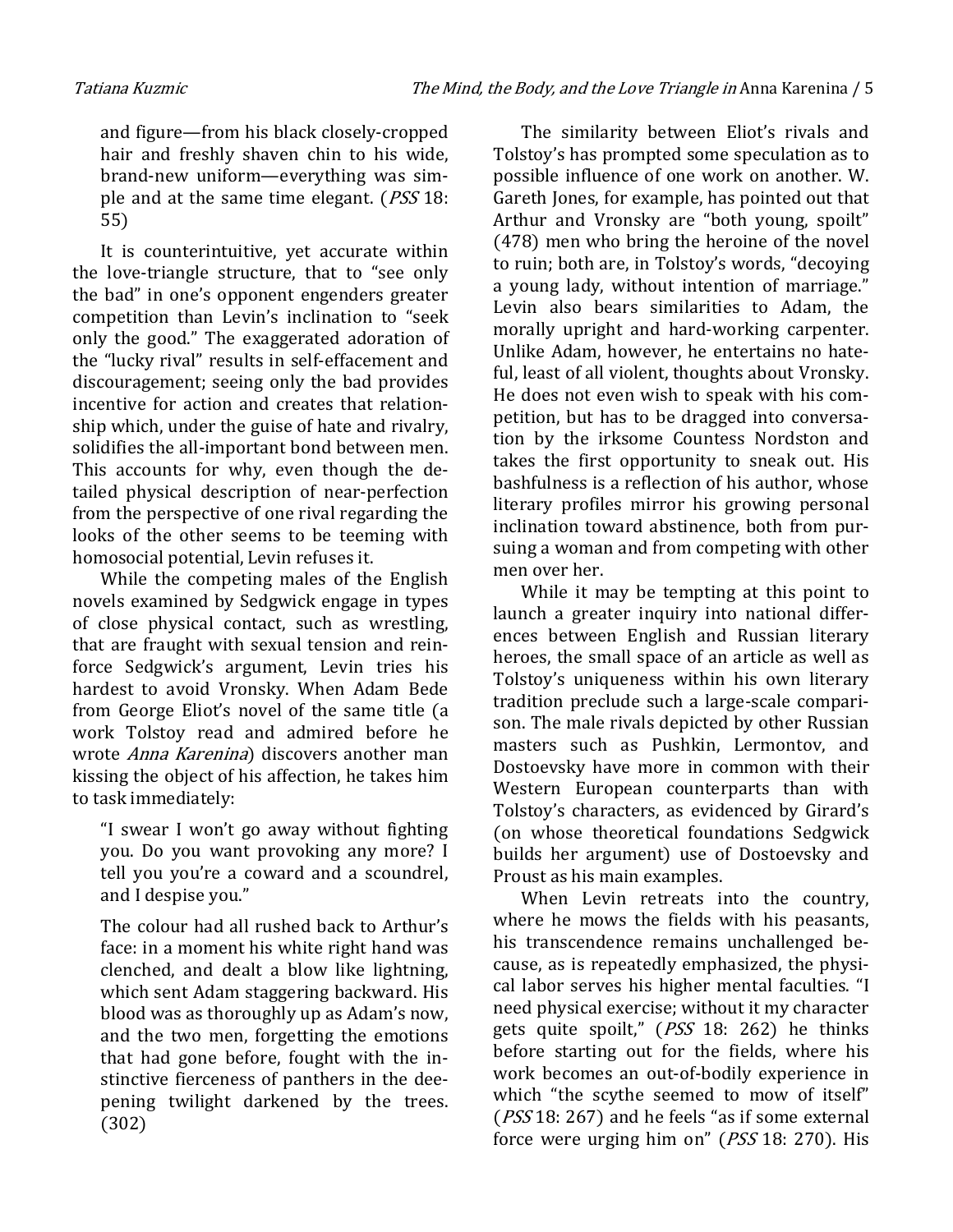ultimate union with Kitty occurs only after much encouragement from the Oblonskys, but his behavior toward other aristocratic males, as will be shown next, remains as resistant as before, even to the point of embarrassing his family.

After he marries Kitty and a smaller rival appears as a visitor in their home, Levin refuses to engage in competition over his own wife. Vasenka Veslovsky puts him on guard immediately as he sits next to Kitty, chats amiably with her, and makes her blush. Levin not only remains aloof "at the other end of the table" (PSS 19: 144), but in a later scene, in order to have a private conversation about this, he and Kitty "look like people running away from some calamity" (PSS 19: 174). This is a comical picture considering the fact that they are running away from their own house, but also a telling one in regards to the peculiar construction of the love triangle in which a man runs away with his wife from his rival, who is, as Oblonsky explains later, only acting naturally.

The mind–body dichotomy between the rivals is highlighted when Levin attempts to take a liking to Veslovsky in spite of his physical and feminine features—accentuated by his "long nails" and, in a different scene, a peasant's mistaking of him for "a woman in breeches" (PSS 19: 187)—and because of his talents associated with the mind, such as "his good education, his splendid accent in French and English" (PSS 19: 151). His attempt fails, though, and as tensions mount Levin finally does act, but contrary to everybody's expectations and standards of decency. Dolly informs him of how he ought to behave in the situation, that "a Society husband should be merely flattered" (*PSS* 19: 176) by other men's attentions toward his wife. Her advice corresponds to the power structure of Sedgwick's love triangle: One man flatters another by wooing his woman and the other man accepts this flattery. The woman is merely the symbolic object of exchange between two men demonstrating and solidifying their status in Society. At Levin's idea of turning the visitor out, Dolly

pleads with him in horror: "What do you mean? Have you gone mad?" (PSS 19: 176). To refuse the compliments of a worthy, polished, and educated rival is indeed, as Dolly assesses, madness. Oblonsky repeatedly calls Levin absurd for his hostile behavior, and the old Princess is so embarrassed that she cannot forgive him. Levin himself feels "in the highest degree ridiculous," "guilty and disgraced" (PSS 19: 178), his own as well as everybody else's reaction confirming that he has broken a serious rule of conduct as far as high Society is concerned. Readers may recognize this episode from the author's own life; one of his visitors, Pisarev, sat too close to his wife at tea time and Lev Nikolaevich himself made sure Pisarev's horses were harnessed in order to hasten his departure.

When it comes to the central triangle of Anna Karenina, the mind–body polarity between the two male rivals grows even greater. Once he becomes involved with Anna, Vronsky's physicality is stressed to the point where even purely mental activities, such as settling one's financial affairs, are described as bodily pampering. In order to avoid falling into debt, Vronsky has the habit of "secluding himself and clearing up all his affairs" (PSS 18: 319) several times a year. Though he is depicted as unwashed, with only the papers of financial importance both physically and mentally in front of him, when his friend Petritsky comes to see if he is finished with his business, he comments: "After it, you always look as if you had just come out of a bath" (PSS 18: 324). The physically indulgent elements are only increased by the twice-mentioned, and in close proximity to each other (at the end of chapter XX and again at beginning of chapter XXI, part III), twirling of his mustache, first "slowly," then "so carefully" (*PSS* 18: 324).

His rival Karenin, in contrast, is depicted as so immersed in his official duties that he seems almost fleshless. His mental faculties are stressed by emphasizing the largeness of their means of conveyance, such as his "gigantic writing table" (*PSS* 18: 299) and his "massive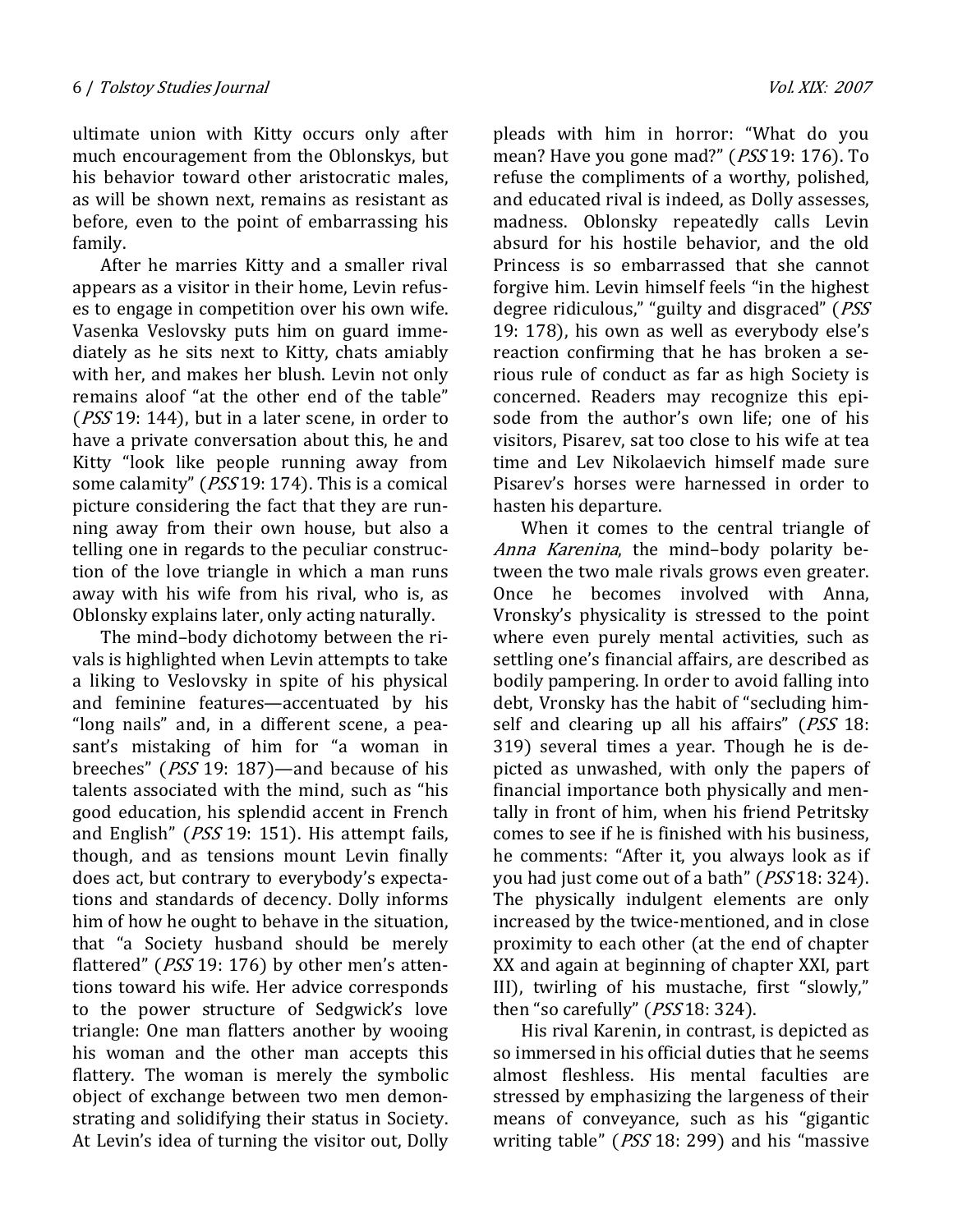ivory paper-knife" (PSS 18: 300). This description, along with a comment on "the pleasure that the use of his well-arranged writing appliances always caused him" (PSS 18: 300), belongs to the scene in which Karenin writes a letter to his unfaithful wife, the writing act itself being more cerebral or transcendent than that of speaking. The pain that his wife is causing him also presents itself as purely mental, since in his revengeful thoughts he wishes her to suffer "for impairing his peace of mind and honor" (PSS 18: 297-98) and not for any sort of intimate betrayal. His eventual fanatical turn to religion as a reaction to losing his wife puts him on the opposite side of the transcendent–immanent spectrum from Vronsky, who deals with his loss of Anna to suicide by experiencing toothache and going off to war.

Describing Vronsky's mental activities Tolstoy invokes physical similes; he does the exact opposite with Karenin when he depicts his coping with Anna's affair: "As a child that has been hurt skips about, making its muscles move in order to dull its pain, so Karenin needed mental movement to dull those thoughts about his wife…And as it is natural for the child to skip about, so it was natural for him to speak cleverly and well" (*PSS* 18: 219). This simile of contrasts evokes an image of Karenin as having muscle or skipping about, the ridiculousness of which further disassociates the mind from the body and Karenin from embodied existence. The few times that Karenin's physical features are described, they are literally devoid of flesh, such as his "easilychilled and bony legs" (PSS 18: 297) and his incessant joint-cracking, in itself a hint at bonyness. His face is described as "bloodless" and "worn" or "thin" (бескровное, осунувшееся лицо) and his eyes as "motionless" and "dull" (неподвижные, тусклые глаза) (PSS 18: 375), invoking more of an image of a dead than a living man. Even his voice is "thin" (тонкий), in both his conversation at a Committee meeting (PSS 18: 335) and his confrontation with Anna (PSS 18: 337). Finally, when Anna speaks of him to Vronsky, she repeatedly describes

him as "not a man, but a machine" and a "ministerial machine" (PSS 18: 199, 379).

The only trait that Anna's two rivals share is their absolute refusal (except when, in a dramatic death-bed moment, forced by Anna) to interact with and even believe in each other. It is only when Vronsky first encounters Karenin at the train station, having followed Anna from Moscow back to Petersburg, that he realizes (even though he knew from the beginning that Anna was married) "that the husband was connected with her" (PSS 18: 112). The issue of actual belief in his existence arises twice, with the verb "to believe" mentioned three times during that scene; first in the information that Vronsky "knew she had a husband, but had not believed in his existence, and only fully believed in him when he saw him" (PSS 18: 112) and then, shortly after, in the reaffirmation that "he believed in him" (PSS 18: 112). The point is particularly ironic when one considers that it is the unphysical Karenin whose existence is in doubt, yet at the same time fitting since it is the physical Vronsky who, like a Doubting Thomas of sorts, has to see the man in the flesh—"his head and shoulders...his slightly rounded back" (PSS 18: 112)—to be completely convinced of him.

Besides having to be physically reminded of his rival's existence, Vronsky refuses more important homosocial engagements on account of Anna, some that damage his already fledgling career. When his more successful old school friend Sepurkhovskoy tells him that "Russia is in need of people" (PSS 18: 327), he replies: "I lack the wish for power. I had it once, but it is gone" (PSS 18: 328). His subsequent actions support this change: "To refuse the flattering and dangerous post in Tashkent would have seemed disgraceful and impossible according to Vronsky's former views. But now without a moment's hesitation he did refuse it and, observing that his superiors frowned upon his action, at once resigned his commission" (PSS 18: 458). Instead, Vronsky and Anna travel together to Italy.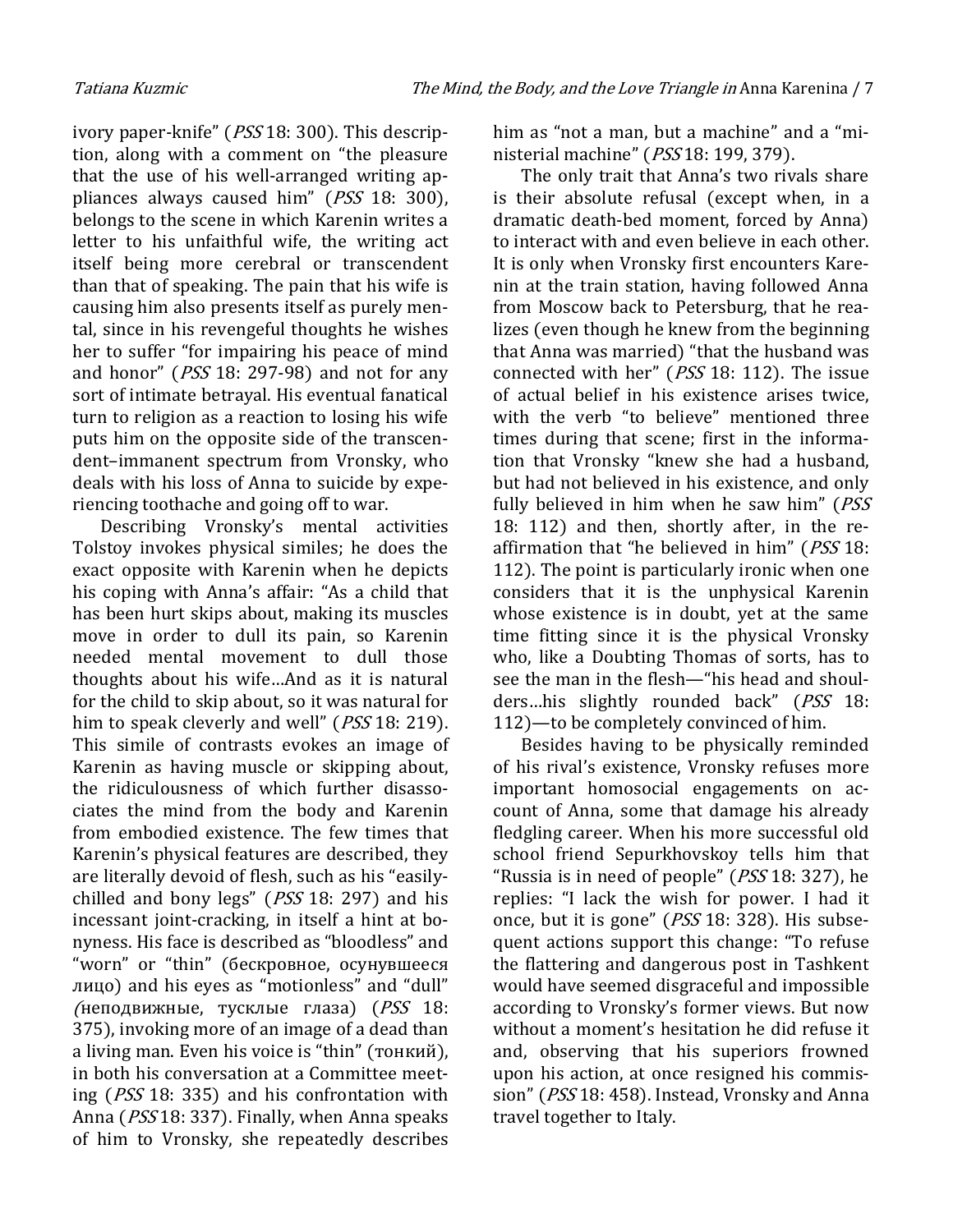Vronsky's behavior makes him, at best and from the most sentimental point of view, the classic fool in love. When considered from the perspective of Sedgwick's theory, however, his behavior involves renouncing the more active and ultimately empowering relationship—that with other men, ranging from Karenin to his military comrades—for the more passive one, that with his woman. Using Gayle Rubin's popular concept of "traffic in women," Sedgwick shows how women's status in patriarchal societies equals their "exchangeable, perhaps symbolic, property for the primary purpose of cementing the bonds of men with men" (25- 26). This creates what Sedgwick calls a "coercive double bind" (89) for men, where they must prove their masculinity by balancing sufficient engagement in the male public sphere with demonstrating their sexual attraction to women. Vronsky breaks this bind when he neglects and refuses relationships with men. His mother shows herself to be completely in tune with society demands since she approves of his affair at first but becomes displeased once she finds out that his career is suffering on account of it. She makes a clear distinction between a relationship that empowers a man and one which weakens him when she assesses that "this affair was not one of those brilliant, graceful Society liaisons which she would approve of, but some Werther-like, desperate passion, from all she heard of it, which might lead him into foolishness" (PSS 18: 184). Though Vronsky's commitment to Anna endows her with more value than "exchangeable" and "symbolic property," the peculiar construction of the triangle and Anna's reaction to it, which will be considered next, preclude an unambiguously feminist reading of the relationship.

Karenin's biggest concern, as already indicated above, is his position in society, his honor and peace of mind. When, after Vronsky's accident at the horse races, it becomes obvious that he and Anna are lovers, Karenin appears as if wishing, and by the end of the confrontation even begging, to be deceived. Much like Vronsky during his courting of Kitty, in his conversation with Oblonsky at the train station, Karenin refuses to name his rival when he informs Anna that "the despair you were unable to conceal when one of the riders fell" (PSS 18: 223) was "improper" (неприлично). As the possibility of the entire truth being revealed arises, he cowers even more:

Now that a complete disclosure was impending, he wished for nothing so much as that she would, as before, answer him mockingly that his suspicions were ridiculous and groundless. What he knew was so terrible that he was now prepared to believe anything. (PSS 18: 224)

When he reads in Anna's facial expression that she no longer "promises deception," he quickly offers her a last chance to save him from facing the truth: "Perhaps I am mistaken...In that case I beg your pardon" (*PSS* 18: 224). Anna refuses this offer and, as if to make sure he understands her, tells him twice that he is not mistaken—"'No, you were not mistaken,' she said slowly, looking despairingly into his cold face. 'You are not mistaken'" (PSS 18: 224)—before she divulges more specific information regarding her relationship with Vronsky.

Anna's determination to make her husband face the truth is only the smallest example of her frustration at being stuck between two passive men and of her vain attempts to goad them into action. "If he were to kill me, if he were to kill Vronsky, I would respect him," she thinks at the races as she watches her husband join the crowd and exchange polite greetings, "But no, lies and propriety are all he requires" (PSS 18: 219). As her relationship with Vronsky progresses, she becomes more and more hysterical, doubting his love and continually challenging him to prove it until finally death "as the sole means of reviving love for herself in his heart, of punishing him and gaining victory in that fight, which an evil spirit in her heart was waging against him, presented itself clearly and vividly to her" (*PSS* 19: 331).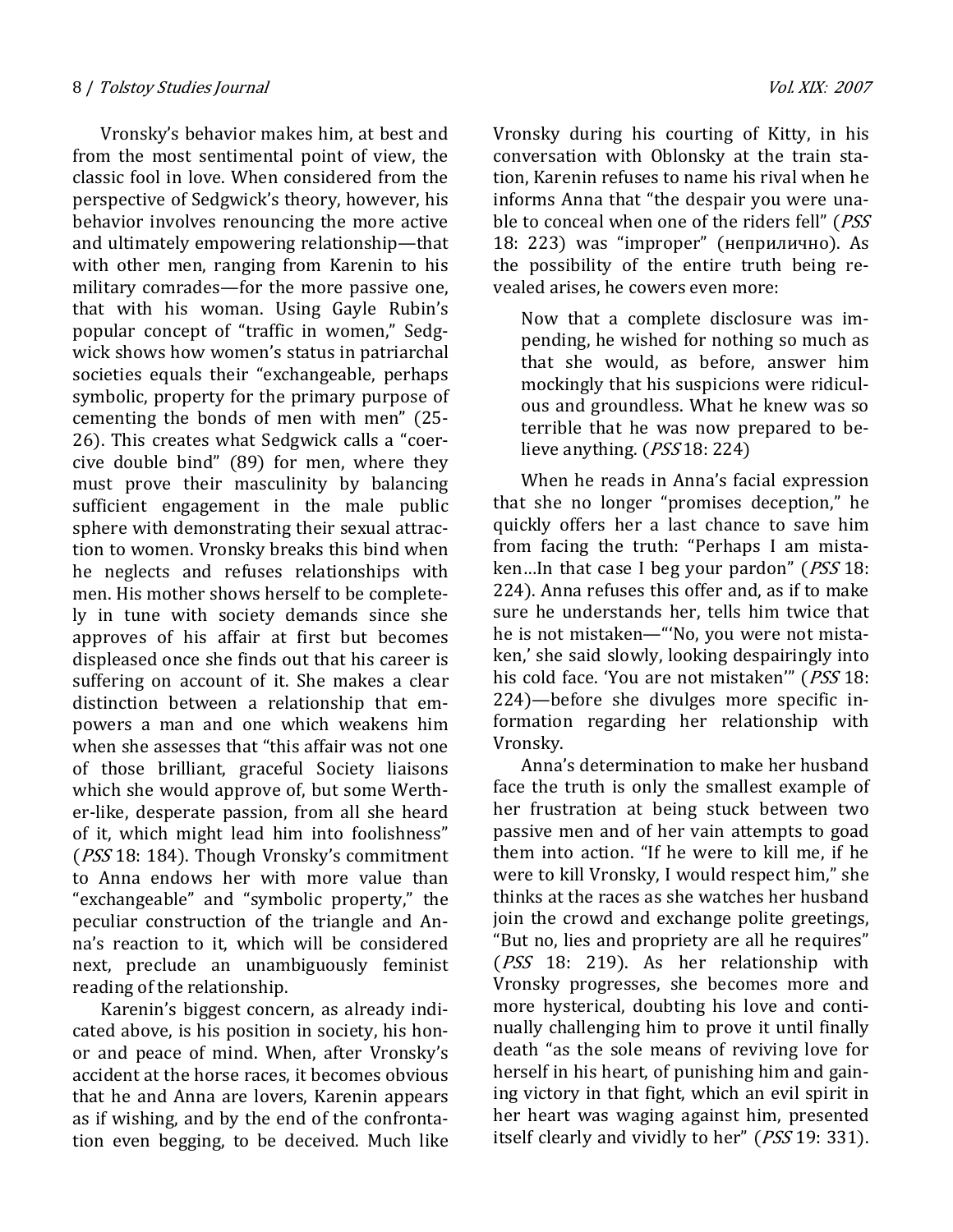The "fight" (борьба) ought to be taking place between two men, but since they assume a passive role toward each other, Anna loses respect for her husband and doubts the commitment of her lover. Living, by this point, with Vronsky, she assumes the role of the rival and enters into the "fight" on her own, "the evil spirit in her heart" taking on the role that Karenin ought to be playing. Her attempts to goad men into action transfer onto those beyond her two rivals. The description of her attempt to "awaken love in Levin" is followed by a parenthetical explanation that at that time she always did so "to all the young men she met" (PSS 19: 281). Anna, unlike many of the other society women of the novel, is not portrayed as a ubiquitous flirt, and the designation of "at that time" points to the cause of her behavior in her specific situation with Vronsky and Karenin.

From the very beginning of the affair, before any sort of confrontation takes place and perhaps precisely because of the lack of confrontation—Anna keeps having a disturbing, yet telling, dream: "She dreamt that both at once were her husbands, that both lavished their caresses on her…And she was surprised that formerly this seemed impossible and laughingly explained to them how much simpler this was, and that they were both now contented and happy" (PSS 18: 159). Though she wakes up "filled with horror" (PSS 18: 159), her dream accomplishes that which is denied her in reality, the classic male–female– male triangle in which, as Sedgwick elaborates, the relationship between the two men is as important, if not more so, then either of their relationships with the woman. That is, the two males must both be in pursuit of the woman— "lavish[ing] their caresses on her"—in order to maintain their relationship with each other and, in that state, be "contented and happy."

Since this does not occur in her waking life, Anna attempts to force it, most notably in one, seemingly accidental, and another, more melodramatic, situation. First she arranges to meet Vronsky in her and Karenin's own house and,

due to Vronsky's being late, the two bump into each other. Anna's invitation indicates a rebellion against her husband's rules of "propriety," since one of the things he asks of her is "not to meet that person here" (PSS 18: 338). She teases Vronsky that the awkward run-in is his punishment for being late, but within this malfunctioning love triangle, her blunder can also be seen as a punishment to both of the men for their failure to take action. Neither responds as Karenin, looking as lifeless as ever—this is the passage where his face is described as "bloodless" and "worn," his eyes as "expressionless" and "dull"—simply leaves the house as he intended. His revenge consists precisely of not acting, first by insisting that he and Anna continue to live as if nothing had occurred and later by refusing to grant her a divorce. After disclosing her affair Anna expects to be kicked out of the house, but when she receives the message from Karenin that their life "must go on as heretofore" (PSS 18: 299), she realizes that "a more dreadful misfortune had befallen her than she had expected" (PSS 18: 308), and she weeps "without restraint, like a punished child" (PSS 18: 310).

Anna's greatest attempt at forcing rivalry occurs under the guise of forcing reconciliation during her delirious post-partum state when she thinks she is dying. Before making the two men face each other, however, she explains herself to Karenin as split in two: "I am still the same…But there is another in me and I am afraid of her—she fell in love with that one, and I wanted to hate you, but could not forget her who was before. That one is not I" (*PSS* 18: 434). This double condition of hers is already hinted at much earlier, when the affair is first disclosed. In the midst of her frustration at Karenin's passive–aggressive behavior, she becomes aware and "afraid" of a new "mental condition" in which she feels "as if everything was being doubled in her soul, just as objects appear doubled to weary eyes" (PSS 18: 304- 05). Since the lack of rivalry between the two men leaves Anna more powerless than she would have been in the center of it, she splits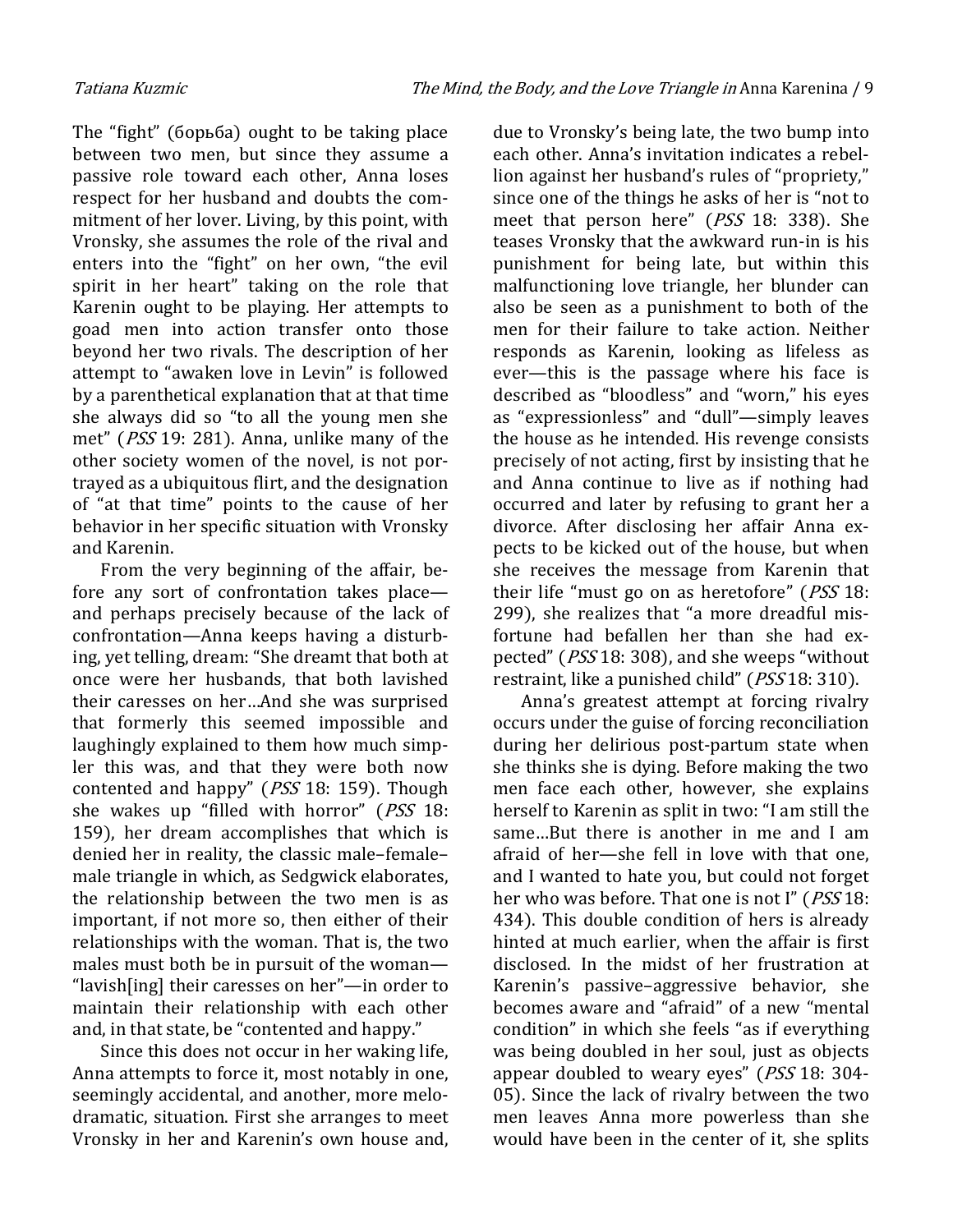herself in two, creating one woman for each man and thus making the already non-existent rivalry unnecessary.

After explaining her duality to her husband, she attempts for the last time to unite him with his rival. Under the pretext of wanting Karenin to forgive Vronsky, she asks for both of them to come to her bed—a request which, in such a dramatic moment they cannot refuse—in order to look at each other and hold hands (*PSS* 18: 435). The picture of the two rivals holding hands above her bed recalls her disturbing dream, in which "both at once were her husbands, and lavished their caresses on her" (*PSS* 18: 159). The problem in the live reenactment of her dream, however, is that she is the only one who is "contented and happy" in that situation, the only one who thinks, as she declares upon their compliance with her wishes, that "now it is splendid" (PSS 18: 435). Though the urgency of the situation forces them to briefly interact, the two men resume their previous coldness toward each other once Anna gets well. Karenin's adoption of Anna and Vronsky's baby, however, emphasizes the harmonious male/female whole created by the transcendent/immanent pairing of the male rivals. Because Karenin takes her into his house, the baby carries his instead of her biological father's last name, creating thus a situation in which it appears as if the two males, instead of a male and a female, had the baby. Anna is, again, excluded from performing a role in this picture and, subsequently, shows no affection for her daughter. The lack of any real change in her situation precipitates her mental disturbances, which manifest themselves in her attacks on Vronsky, morphine consumption, and eventual suicide.

The situation of women doubly disadvantaged through their men's refusal to engage with each other is articulated by the character Dolly. In attempting to convince Levin to court Kitty one more time, she first describes women's inferior position in comparison to men's freedom to choose among them: "She is expected to choose for herself, yet she cannot

choose and only answers 'Yes' and 'No'" (PSS 18: 285). This is the fraction of power accorded to women in the classic love triangle. Dolly's further clarification indicates another disadvantage that, on the surface, seems to be one of timing: "At the time when you proposed to Kitty she was just in that state when she could not give you an answer. She was undecided—undecided between you and Vronsky. She saw him every day, you she had not seen for a long time" (PSS 18: 285). The very simple excuse that Dolly is offering for Kitty is that she wasn't allowed to get to know Levin as a suitor (she had known him, in a different capacity, since childhood). However, by emphasizing the discrepancy in the rivals' time spent with their beloved, she is pointing out an inequality created by Levin's withdrawal and thus implying that his refusal to engage in the rivalry determined Kitty's initial choice. In having that conversation with him, she is also appropriating power and acting out the role that ought to be played by another man. Since Levin reacts poorly to competition, Dolly, probably the least likely candidate for a feminist in this text, takes it upon herself to help her sister regain the power that was rightfully hers in a patriarchally structured society, that of making a successful marriage match.

A far more condemning discussion of spousal choice recurs in The Kreutzer Sonata, where Pozdnyshev attributes the corrupt relationship between the sexes to the inequality of men and women in this department. Because of their inability to choose openly, as men can, women use their sensuality supported by the textile industry, jewelry makers, hair dressers, etc.—"to attract as many men as possible, as many bachelors as possible, so as to have the possibility of choosing" (PSS 27: 38). Within Sedgwick's theoretical model and as articulated by Nicholson, this means that women's sensuality serves them in engendering the rivalry that provides them with a greater choice from among the competing males.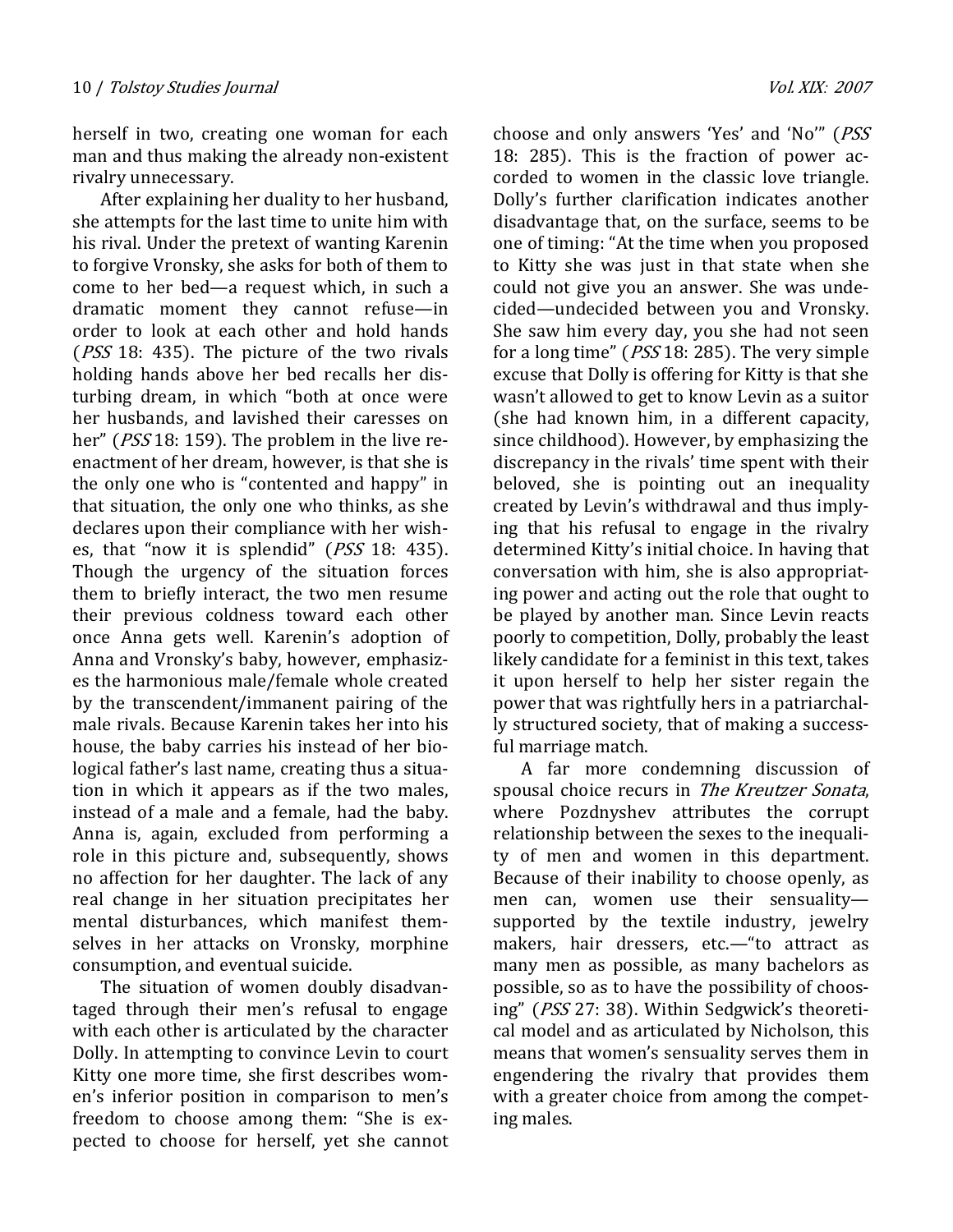The little that has been said on same-sex relationships in Tolstoy's oeuvre has been focused on the male rivalry in this late work, which has—rather naively, I will argue—been used to "out" its main character instead of pointing out the porous boundaries of sex and gender. Already in the 1930s Immanuel Velikovsky wrote an article "Tolstoy's Kreutzer Sonata and Unconscious Homosexuality" in which, as indicated by the title, he argues that Pozdnyshev's disgust with his sexual relations with his wife, his jealousy, and his eventual murder of her are signs of his latent homosexuality. Pozdnyshev's initial amicable behavior toward the violinist and invitations to play duets with his wife are seen as further proof of his sexual desire for the new guest. Daniel Rancour-Laferriere's more recent and well known study Tolstoy on the Couch includes a section entitled "The Homosexual Element," which addresses Velikovsky's argument, but ultimately identifies Pozdnyshev as bisexual.

I propose that the missing element from both of The Kreutzer Sonata readings above is precisely homo*sociality*. It begins, for Pozdnyshev, with his fist sexual experience, which is not brought about by "the natural temptation of a particular woman's charms" (PSS 27: 19), but by his brother and his brother's friend, who take him to a brothel. Velikovsky's postulation that "a visit to a prostitute may conceal the unconscious wish of entering in this way into symbolic contact with her other clients" (18) alludes to the all-important consolidation of male power that takes place as they, in Rubin's terms, "exchange" a woman among themselves. However, Velikovsky misinterprets "a joint visit to a prostitute [as] one of the masks of homo*sexuality*" (emphasis mine). Beginning with that first experience and continuing throughout his life, in his courtship, marriage, and rivalry with Trukhachevsky, Pozdnyshev merely follows society's dictates, which he comes to despise so vehemently after murdering his wife. Just as in Levin's case, for whom "it was not difficult […] to see what was good and attractive in Vronsky" (PSS 18: 55); so for

Pozdnyshev, the violinist's charms are immediately obvious: "Moist almond-shaped eyes, red smiling lips, a small waxed mustache, hair done in the latest fashion, and an insipidly pretty face, that which women call 'not bad looking,' a weak constitution, though not deformed, with a specially developed posterior, like a woman's, or such as Hottentots are said to have" (PSS 27: 49). This passage, and especially the last sentence, is used by both Velikovsky and Rancour-Laferriere as an indication of Pozdnyshev's sexual attraction to Trukhachevsky, although the comparison to a woman belies homosexual interest and is much more likely meant as an insult. For, unlike Levin, who reevaluates societal norms before his marriage and, once married, tolerates no competition, Pozdnyshev is too vain to admit jealousy and precisely in order to prevent anybody from accusing him of it, feigns a friendly attitude toward his rival. Rancour-Laferriere's conclusion that "because he is just as fascinated with his wife's sexual attributes…Pozdnyshev is bisexual" (121) is too simplistic (as is his parenthetical remark in an article for the Tolstoy Studies Journal that the meeting of the two Alexeis at the Karenin's reveals a buried "male homosexual fantasy" (41)).

The fascination with Trukhachevsky occurs on account of Pozdnyshev's conjecture regarding the violinist's effect on his wife, as indicated by the above quoted comment that he was "what women call 'not bad looking'" and another one soon after regarding the rival's clothing items "that by their noticeable novelty always affect women" (PSS 27: 49). The love triangle Pozdnyshev himself creates by his generous treatment of the violinist is an example of the previously elaborated upon "coercive double bind" that requires the delicate balancing of men's mutual relationships with those they maintain with women. Although Trukhachevsky is given the one female attribute cited above, he and Pozdnyshev do not create the transcendent–immanent male duo that exists between male rivals of *Anna*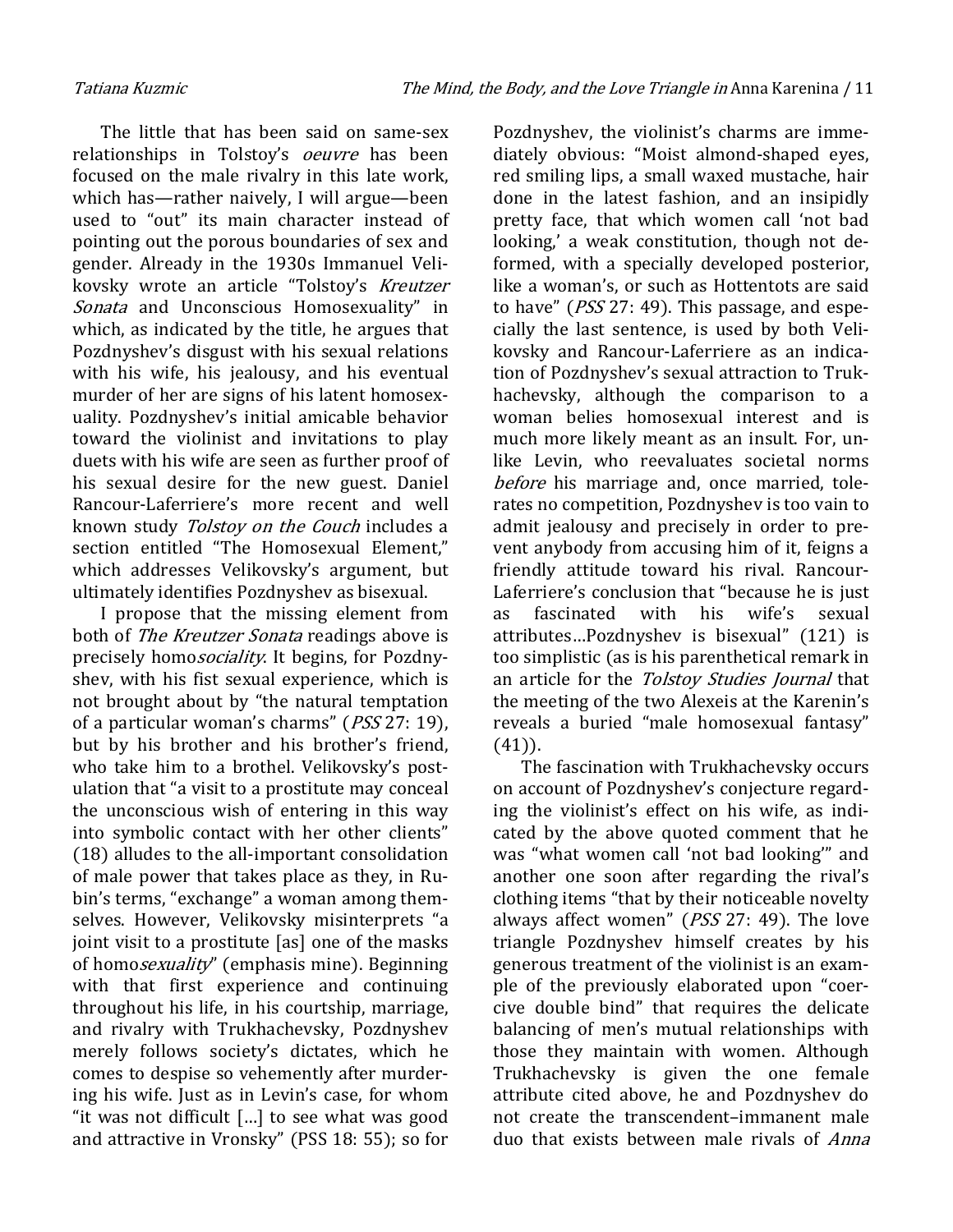Karenina. On the contrary, both the husband and the lover in The Kreutzer Sonata are described as animalistic in their pursuit of physical pleasure.

Written more than a decade after the completion of Anna Karenina, The Kreutzer Sonata reflects just how much Tolstoy's view of human relations had deteriorated. The story contains no redeeming characters, like Levin, or even merely "proper" ones, like Karenin. If in Anna Karenina adulterous sex is likened to murder—the famous scene of Anna and Vronsky's first physical union—in The Kreutzer Sonata church-sanctioned conjugal relations are assigned the same criminal status. As Pozdnyshev informs his interlocutor, "They asked me at the trial with what and how I killed my wife. Fools! They thought I killed her then, with a knife, on the fifth of October. I did not kill her then, but much earlier" (PSS 27: 34).

The literal murder is meant, of course, to accentuate the metaphorical murder that sex represents, but it is significant for the purposes of this paper that Pozdnyshev goes after his wife instead of his rival. The latter seems much more feasible, and it is what Trukhachevsky expects, since he is the one who jumps up when Pozdnyshev surprises the two of them in the drawing room, while the wife remains seated even though she had already been threatened by murder several times during her husband's previous angry outbursts. The phallic imagery of two guns pointed toward each other or of one's knife penetrating another's flesh warrant the interpretation of symbolic pinnacles of homosocial competition, but Pozdnyshev's knife ends up in his wife's chest, a deliberate act he plans out carefully before executing it. By contrast, the only phallic symbolism associated with Karenin is his "massive ivory *paper*-knife" (the word "paper" is not used in the original Russian, but is implied since the knife belongs to his "writing appliances") and is, therefore, connected to his official duties.

Engaging the competition instead of its object has been customary in world classics since their beginning, as in the case of Helen of Troy, "the face that launched a thousand ships," as well as in the inaugural work of modern Russian literature, Eugene Onegin. In War and Peace, Pierre Bezukhov participates in a duel on behalf of his coquettish Hélène. One can detect a steady progression over the course of Tolstoy's writing career in his depiction of male rivals, who become increasingly more passive toward each other: Bezukhov duels Dolokhov, Karenin avoids Vronsky, and Pozdnyshev kills his wife instead of his rival. Furthermore, in the play The Living Corpse, written about a decade after The Kreutzer Sonata, Fedja Protasov first feigns suicide in order to free his wife so she can marry her childhood sweetheart and later, when the truth is found out and she is charged with bigamy, really kills himself. This progression mirrors the increasing suspicion of sexual relationships by the author whose first diary entry was recorded, at age eighteen, in a clinic for venereal disease ( $PSS$  46: 3), who during his middle ages believed in happy as much as in unhappy families, only to label wives long-term prostitutes in The Kreutzer Sonata, and who died at Astapovo railway station while fleeing from his wife and family.

While in The Kreutzer Sonata Tolstoy explicitly puts the blame on men for even the existence of sexual relationships (women, Pozdnyshev claims, find the act unnatural and react hysterically to it), his judgment in *Anna* Karenina is more subtle and more artistically sophisticated. In his attempt to elevate women out of sexual objectification, Tolstoy shifts their immanent attributes onto the male homewreckers. Anna is, to be sure, hardly lacking in sensuality, but she also reveals more transcendence than Vronsky. This is especially clear on her last trip to the train station, when her existential musings on human desires and her metaphor of dirty ice cream come close to reaching the depths of Levin's ruminations. As already demonstrated, though, their removal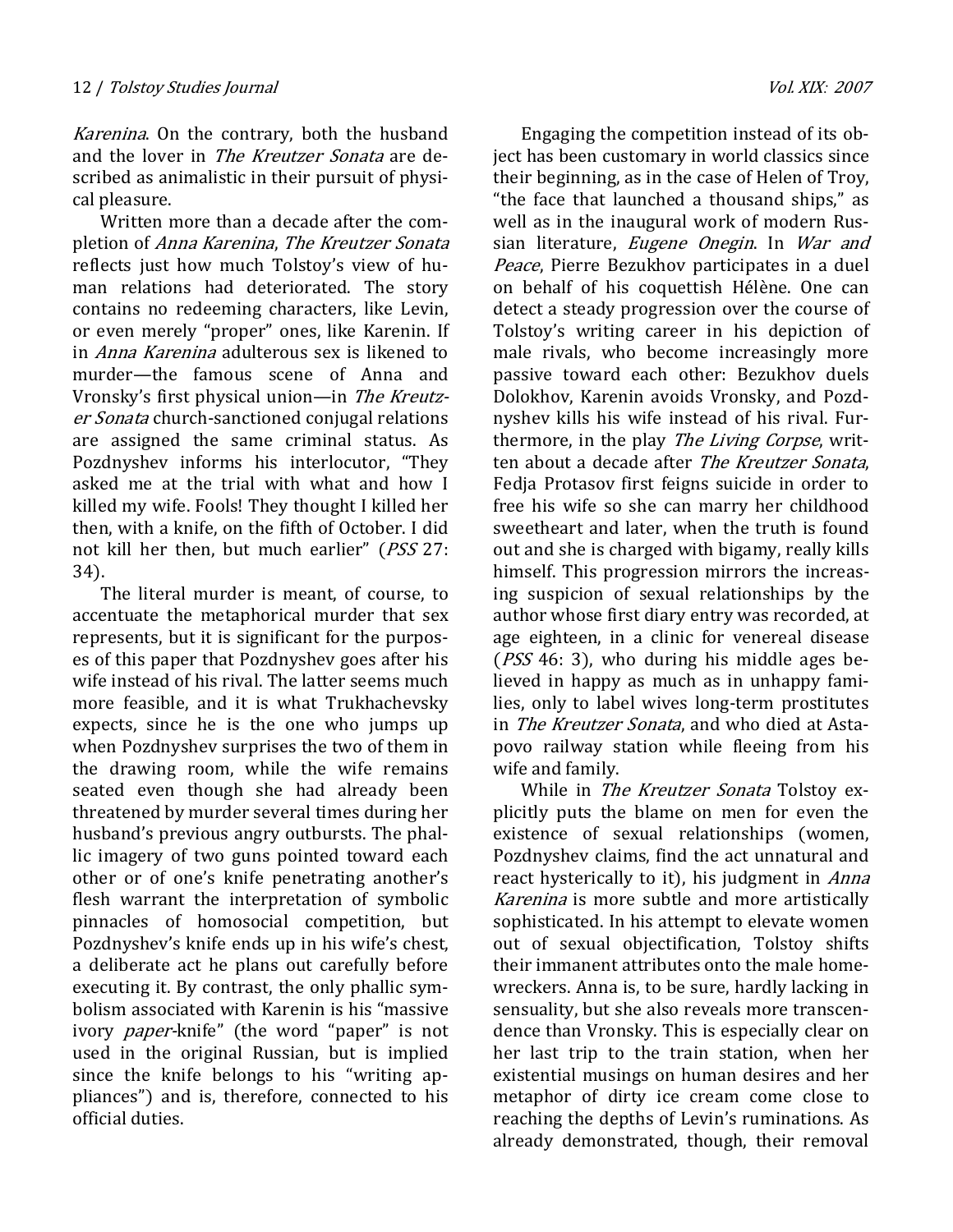from the system of exchange does not liberate women from their subservient role in it, but rather denies them the speck of power they did hold as manipulators of competing men.

Here Tolstoy's feminism ultimately fails: Although he correctly and insightfully identifies societal arrangements and men, as the arbitrators of these arrangements, as responsible for the condition of women, in advocating withdrawal from this corrupt system as the only means of salvation he neglects the importance of the power discrepancy between the sexes. While men enjoy the freedom to join or withdraw from society as they please, women are tied to the movements of their men, whether they be fathers, husbands, or lovers. He depicts the discrepancy—Levin retreats with his family into the country, the only place where he could have the epiphany that concludes the novel, while Anna is *forced* out of society, as the commotion over her appearance at the opera reminds her—but he offers no solution except the woman's death. Mandelker points out how, compared to the adulteress from Adam Bede, Anna's position is still advantageous as she gets to live with her lover (while Arthur abandons the pregnant Hetty) and chooses to die (whereas Hetty is sentenced to be hanged, though reprieved). Armstrong also reads Anna's suicide in the feminist vein, singling it out as heroic compared to both Vronsky's and Levin's botched attempts (124). However, within the framework of the triangular power play, whether heroic or vengeful or desperate, this suicide turns out to be only the literal enactment of Anna's already functionless role in the existent power structure. Having learned, since their earliest entrance into life and society, to look for power to those who are "more heavily determinant of actions and choices" (Sedgwick 21), that is to say men, the women lose the footing their assimilation to this structure has given them and experience the passivity of their men as their own diminution of power.

The real-life situation in the Tolstoy household, sadly, proves the same point: Far from

finding her husband's increasingly stringent sexual mores liberating, Sof'ya Andreyevna suffered on account of them as the tension in their household mounted during their last decades together and ended in separation. The system as a whole may be the definitive culprit, but the woman is no better off for being elevated above it.

## Works Cited

- Armstrong, Judith. The Unsaid Anna Karenina. New York: St. Martin's Press, 1988.
- Cruise, Edwina. "Women, Sexuality, and the Family in Tolstoy." The Cambridge Companion to Tolstoy. Ed. Donna Tussing Orwin. Cambridge: Cambridge University Press, 2002. 191-205.
- de Beauvoir, Simone. The Second Sex. Trans. H. M. Parshely. New York: Bantam Books, 1952.
- Eliot, George. Adam Bede. Ed. Stephen Gill. New York: Penguin Classics, 1985.
- Girard, René. Deceit, Desire, and the Novel: Self and Other in Literary Structure. Trans. Yvonne Freccero. Baltimore: The Johns Hopkins Press, 1965.
- Goscilo, Helena. "Motif-Mesh as Matrix: Body, Sexuality, Adultery, and the Woman Question." Approaches to Teaching Tolstoy's Anna Karenina. Ed. Liza Knapp and Amy Mandelker. New York: The Modern Language Association of America, 2003: 83-89.
- Gustafson, Richard F. Leo Tolstoy: Resident and Stranger. A Study in Fiction and Theology. Princeton: Princeton University Press, 1986.
- Heldt, Barbara. Terrible Perfection: Women and Russian Literature. Bloomington: Indiana University Press, 1987.
- Jones, W. Gareth. "George Eliot's 'Adam Bede' and Tolstoy's Conception of 'Anna Karenina.'" The Modern Language Review LXI, No. 3 (July 1966): 473-81.